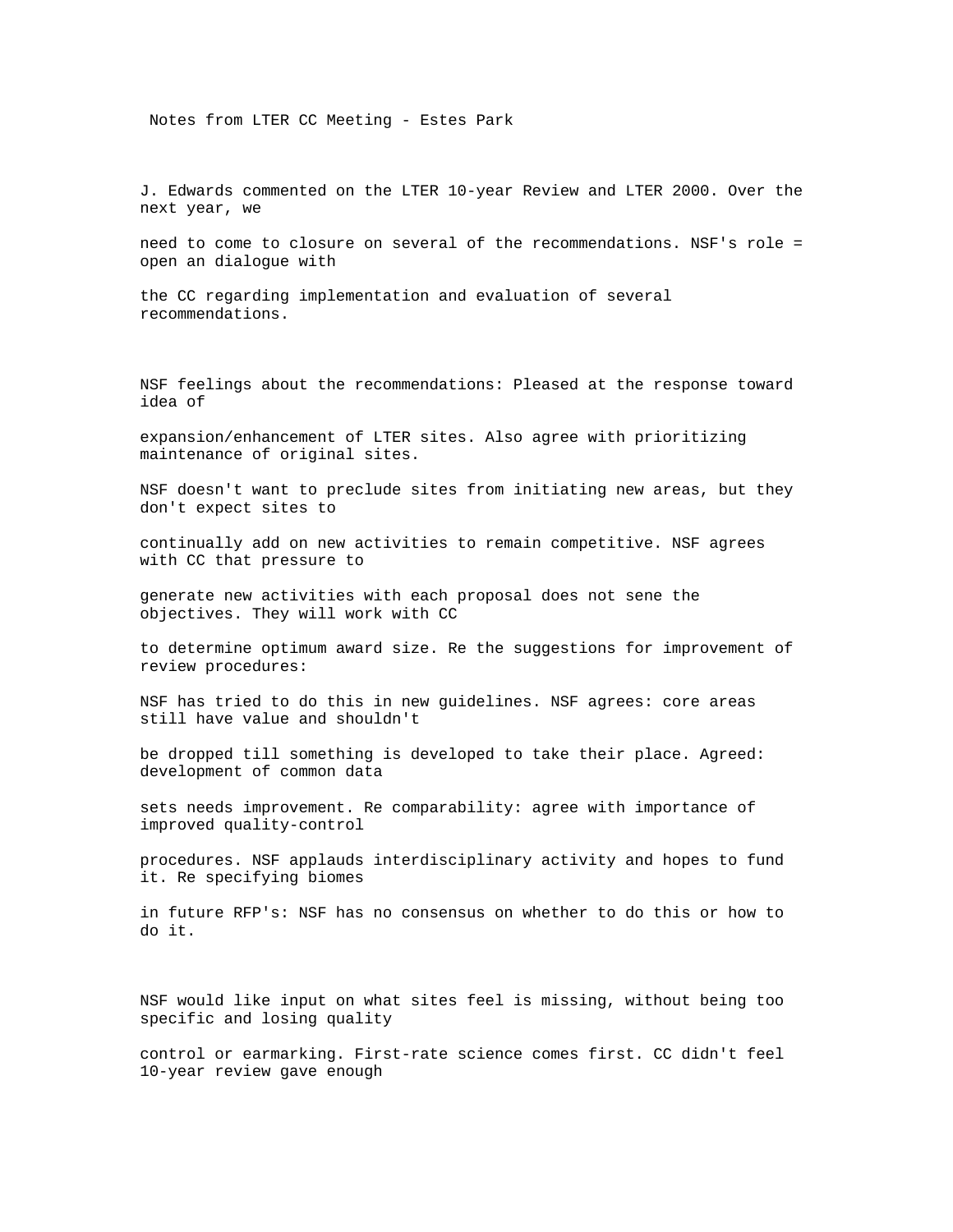emphasis to expansion: NSF feels this is an extremely important component - identify and

connect with other types of agencies. NSF and LTER can productively work together as with the

NASA connection.

A connection with other types of sites that arose with the Taiwanese: Taiwan feels it would be

extremely useful for their LT sites to go through an LTER review, and to write a proposal to their

science organization for funding. To consider: whether it is feasible and desirable for foreign sites

to have some type of membership in LTER.

Governance issues: it is imperative over the next year to come to closure on what LTER's

governance activities will be.

NSF agrees that a coop agreement should be considered in the next funding proposal for the

Network Office. [JF: many PI's have not realized how many Net. Of c. activities are in response

to requests from NSF.]

CC didn't feel the role of LTER internationally had been dealt with adequately. NSF feels clear

guidelines have been given in directions to develop the International Summit. 2 hopes: 1) That a

Steering Committee composed of interested countries and LTERs will develop ways to interact

and to be an informal communications vehicle. 2) Official computer networking can be

established with interested countries. NSF can help fund development of Internet connection with

countries that don't have means. If more happens, great - these are minimal objectives to help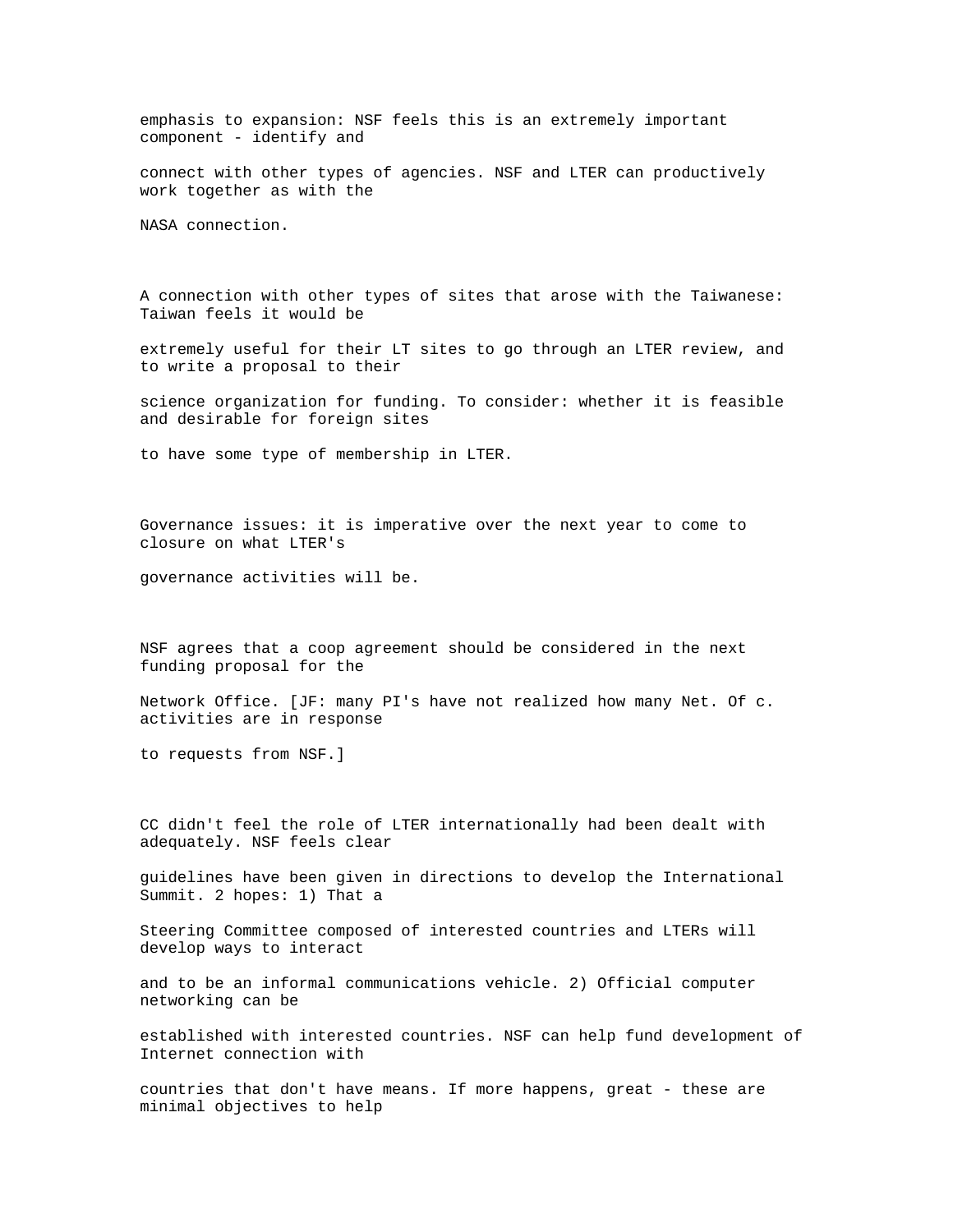move forward on International goals.

the next Exec and CC meetings, which will be closed meetings.

The Exec will solicit opinions from all PI's before getting together to discuss governance issues.

Discussion of CC meeting format.

Future meetings (proposed dates):

Exec Jan 29-31

Limited CC Apr 22-24 (DC; combined w/ meeting of CC w/NSF. Will be entirely work-focused)

Full CC Fall '94 (VCR? CWT?)

JF will solicit feedback on these proposed dates. They are over weekends so as to save money.

Publication of Synthesis volume: Springer-Verlag is eager to publish a series of LTER

synthesis-related volumes. CB and D. Coleman propose working on one volume and seeing how